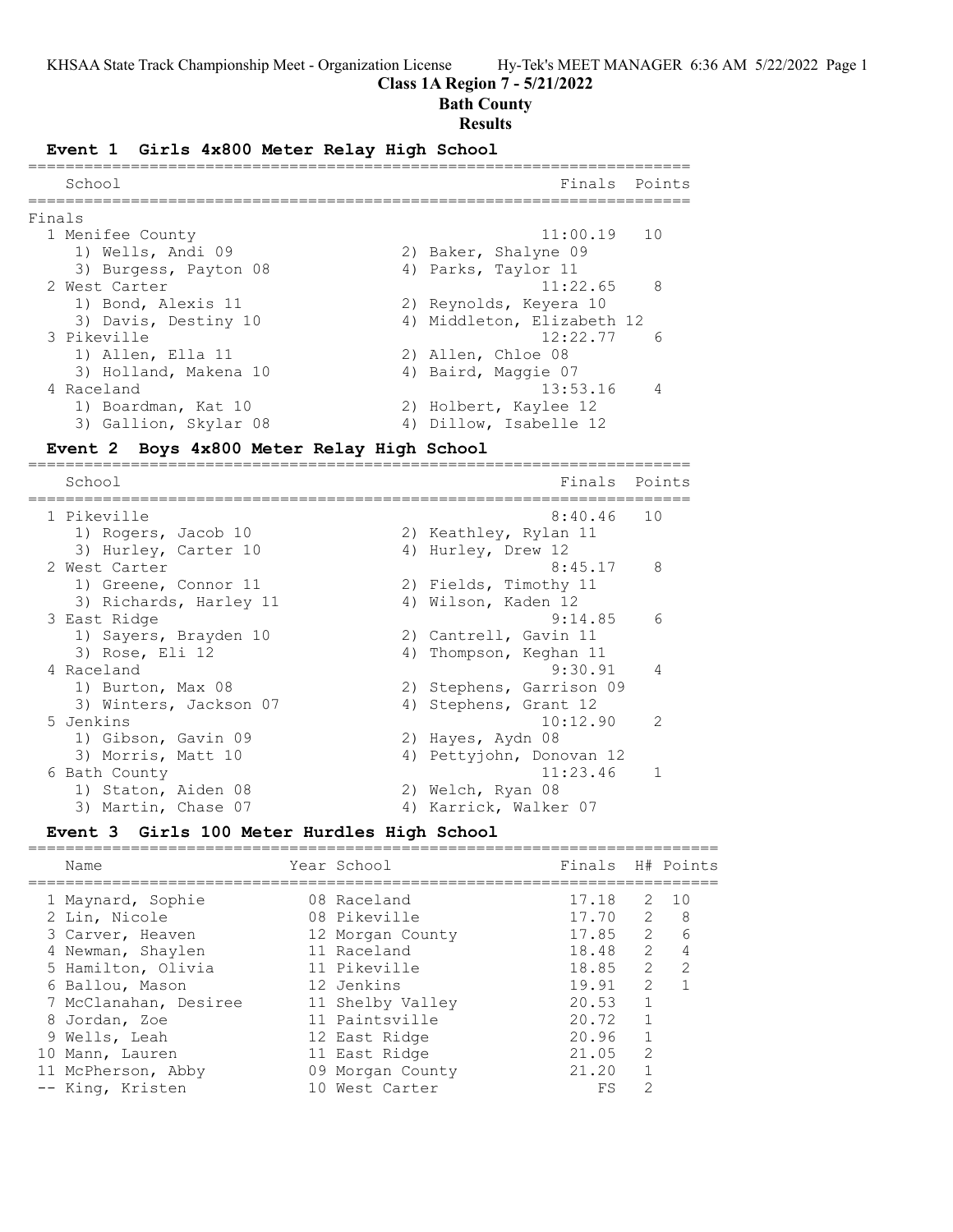# **Class 1A Region 7 - 5/21/2022**

**Bath County**

## **Results**

## **Event 4 Boys 110 Meter Hurdles High School**

| Name                  | Year School     | Finals H# Points |               |     |
|-----------------------|-----------------|------------------|---------------|-----|
| 1 Dean, Dwaylon       | 09 West Carter  | 16.54            | 2             | 10  |
| 2 Conlon, Cole        | 12 Raceland     | 17.52            | 2             | - 8 |
| 3 Maynard, Bryan      | 10 Prestonsburg | 17.69            | $\mathcal{L}$ | 6   |
| 4 Cline, Jaxon        | 10 Bath County  | 18.16            | $\mathcal{P}$ |     |
| 5 Burton, Max         | 08 Raceland     | 18.70            | 2             | 2   |
| 6 Grigsby, Zach       | 07 Bath County  | 19.18            | $\mathcal{L}$ |     |
| 7 Burchett, Jaxson    | 11 Betsy Layne  | 19.39            | $\mathcal{L}$ |     |
| 8 Williamson, Clinton | 12 East Ridge   | 19.69            |               |     |
| 9 Woods, Jacob        | 12 East Ridge   | 19.90            | $\mathcal{L}$ |     |
| 10 Akers, Peyton      | 10 Betsy Layne  | 20.52            |               |     |
|                       |                 |                  |               |     |

#### **Event 5 Girls 100 Meter Dash High School**

========================================================================== Name The Year School The Finals H# Points

| 1 Parks, Taylor       | 11 Menifee County      | 13.16   | 3             | 10             |  |
|-----------------------|------------------------|---------|---------------|----------------|--|
| 2 Newsome, Faith      | 11 Shelby Valley       | 13.44 3 |               | 8              |  |
| 3 Mckinney, Taylor    | 12 Pikeville           | 13.57 3 |               | 6              |  |
| 4 Hall, Kylie G       | 10 Pikeville           | 13.57   | 3             | 4              |  |
| 5 Williams, Karly     | 09 Betsy Layne         | 13.73   | $\mathcal{S}$ | $\overline{2}$ |  |
| 6 Helton, Camryn      | 11 Paintsville         | 13.91   | 3             |                |  |
| 7 Allen, Sierra       | 11 Shelby Valley       | 13.92   | 3             |                |  |
| 8 Morris, Arianne     | 11 Prestonsburg        | 14.14   | 3             |                |  |
| 9 Kinney, Kaylee      | 10 West Carter         | 14.34   | 2             |                |  |
| 9 Roark, Kiley        | 08 Raceland            | 14.34   | 2             |                |  |
| 11 Kinner, Kylie      | 07 Paintsville         | 14.43   | 2             |                |  |
| 12 Hale, Sophie       | 11 Raceland            | 14.68   | 2             |                |  |
| 13 White, Traistine   | 08 Jenkins             | 14.84   | $\mathbf{1}$  |                |  |
| 14 Burgess, Payton    | 08 Menifee County      | 14.95   | $\mathbf{1}$  |                |  |
| 15 Ousley, Allysa     | 11 Prestonsburg        | 15.23   | $\mathbf{1}$  |                |  |
| 16 Reynolds, Jada     | 10 Betsy Layne         | 15.36   | 2             |                |  |
| 17 Ferguson, Jayleigh | 07 Morgan County       | 15.69   | 2             |                |  |
| 18 Brumfield, Maddie  | 12 Rose Hill Christian | 16.07   | $\mathbf{1}$  |                |  |
| 19 Hatfield, McKayla  | 12 Bath County         | 16.80   | $\mathbf{1}$  |                |  |
| 20 Perry, Lacy        | 07 Morgan County       | 17.17   |               |                |  |

#### **Event 6 Boys 100 Meter Dash High School**

| Name                | Year School       | Finals H# Points |                |                 |
|---------------------|-------------------|------------------|----------------|-----------------|
| 1 Lockhart, Zac     | 12 Pikeville      | 11.35            | 4              | 10              |
| 2 Waugh, Christian  | 11 Raceland       | 11.63            | $\overline{4}$ | - 8             |
| 3 Adams, Dylan      | 12 Menifee County | 11.65            | $\overline{4}$ | $6\overline{6}$ |
| 4 Fields, Jonathan  | 10 Shelby Valley  | 11.66            | $\overline{4}$ | 4               |
| 5 Bell, Cameron     | 10 Raceland       | 11.79            | $\overline{4}$ | -2              |
| 6 Roush, Jeremi     | 11 Bath County    | 11.81            | 4              | $\overline{1}$  |
| 7 Dean, Dwaylon     | 09 West Carter    | 11.81            | 4              |                 |
| 8 Hancock, Trey     | 11 Pikeville      | 11.85            | $\overline{4}$ |                 |
| 9 Smallwood, Aiden  | 11 East Ridge     | 12.03            | 3              |                 |
| 10 Jones, Giovanni  | 10 Shelby Valley  | 12.06            | 3              |                 |
| 11 Taylor, Trevor   | 11 East Ridge     | 12.21            | 3              |                 |
| 12 Richards, Harley | 11 West Carter    | 12.56            | 3              |                 |
| 13 Adams, Isaiah    | 12 Jenkins        | 12.72            | $\mathcal{L}$  |                 |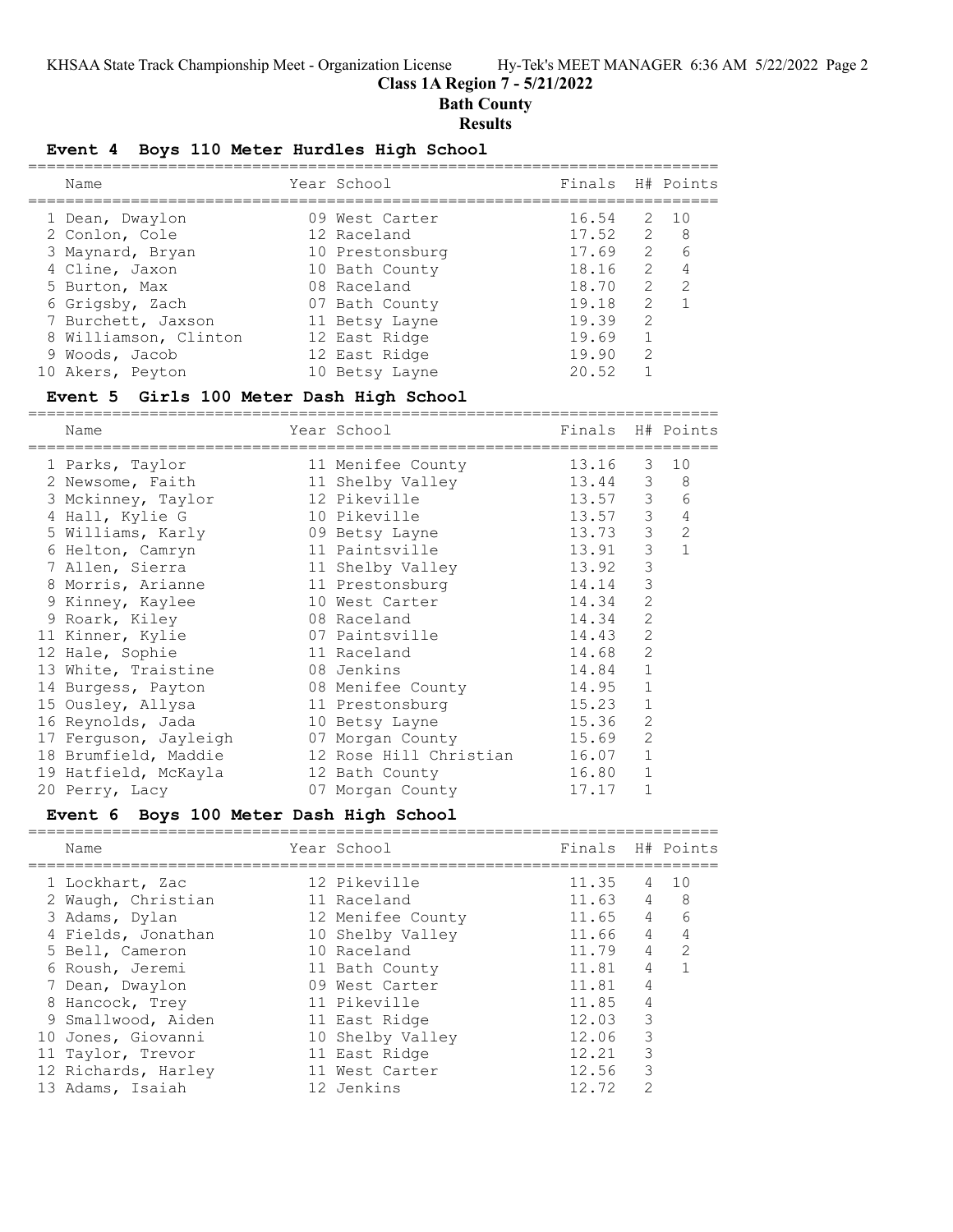#### **Class 1A Region 7 - 5/21/2022**

**Bath County**

#### **Results**

#### **....Event 6 Boys 100 Meter Dash High School**

| 14 Manley, Aiden      | 09 Menifee County      | 12.78 | - 3                        |
|-----------------------|------------------------|-------|----------------------------|
| 15 Wilburn, Collin    | 10 Rose Hill Christian | 12.87 | - 3                        |
| 16 Ramey, Greg        | 10 Paintsville         | 12.97 | $\overline{c}$             |
| 17 Pettyjohn, Donovan | 12 Jenkins             | 12.98 | - 3                        |
| 18 Akers, Braden      | 11 Bath County         | 13.09 | $\overline{c}$             |
| 19 Crase, Todd        | 11 Betsy Layne         | 13.17 | $\overline{2}$             |
| 20 Tyler, Jacob       | 11 Rose Hill Christian | 13.18 | $\overline{\phantom{0}}^2$ |
| 21 Beltran, Bryan     | 10 Morgan County       | 13.47 | -2                         |
| 22 Solorzano, Nico    | 08 Prestonsburg        | 13.80 | 1                          |
| 23 Runyon, Clay       | 07 Paintsville         | 13.81 | 1                          |
| 24 Huff, Wolfgang     | 09 Prestonsburg        | 13.83 | -2                         |
| 25 Jones, Jamie       | 07 Morgan County       | 16.61 | 1                          |

#### **Event 7 Girls 4x200 Meter Relay High School**

======================================================================= Finals Points ======================================================================= 1 Pikeville 1:54.05 10 1) Joseph, Mackenzie 07 2) Hall, Kylie G 10 3) Mckinney, Taylor 12 (4) Crum, Mattie 12 2 Jenkins 1:58.17 8 1) Ballou, Mason 12 2) Fields, Alyssa 10 3) White, Traistine 08 4) Stewart, Emma 10 3 Paintsville 1:59.82 6 1) Doderer, Adaline 12 2) Ward, Kara 11 3) Kinner, Kylie 07 4) Helton, Camryn 11 4 Prestonsburg 2:05.51 4 1) Akers, Paisley 09 2) Stratton, Lindsey 09

 3) Ousley, Allysa 11 4) Morris, Arianne 11 5 West Carter 2:08.68 2 1) Menix, Shaylee 10 2) King, Kristen 10 3) Kinney, Kaylee 10 4) Reynolds, Raley 09 6 Morgan County 2:12.19 1 1) Carver, Shelby 08 2) Ferguson, Jayleigh 07 3) Kelly, Kara 11 4) McPherson, Abby 09 7 Raceland 2:20.25 1) Boardman, Kat 10 2) Campbell, Brooke 08 3) Gallion, Lakin 08 4) Gallion, Skylar 08

#### **Event 8 Boys 4x200 Meter Relay High School**

======================================================================= Finals Points ======================================================================= 1 Pikeville 1:34.57 10 1) Hancock, Trey 11 2) Rogers, Jacob 10 3) Hurley, Carter 10 (4) Lockhart, Zac 12 2 Prestonsburg 1:37.56 8 1) Gearheart, Caleb 11 2) Amador, Bryan 10 3) Varney, Grant 11 4) Ousley, Taylor 11 3 Raceland 1:38.00 6 1) Lykins, Mason 11 2) Tyson, Ty 10 3) Stephens, Grant 12 4) Gallion, Parker 12 4 Jenkins 1:45.33 4 1) Gibson, Gavin 09 2) Hayes, Aydn 08 3) Sexton, Bradyn 09 4) Pettyjohn, Donovan 12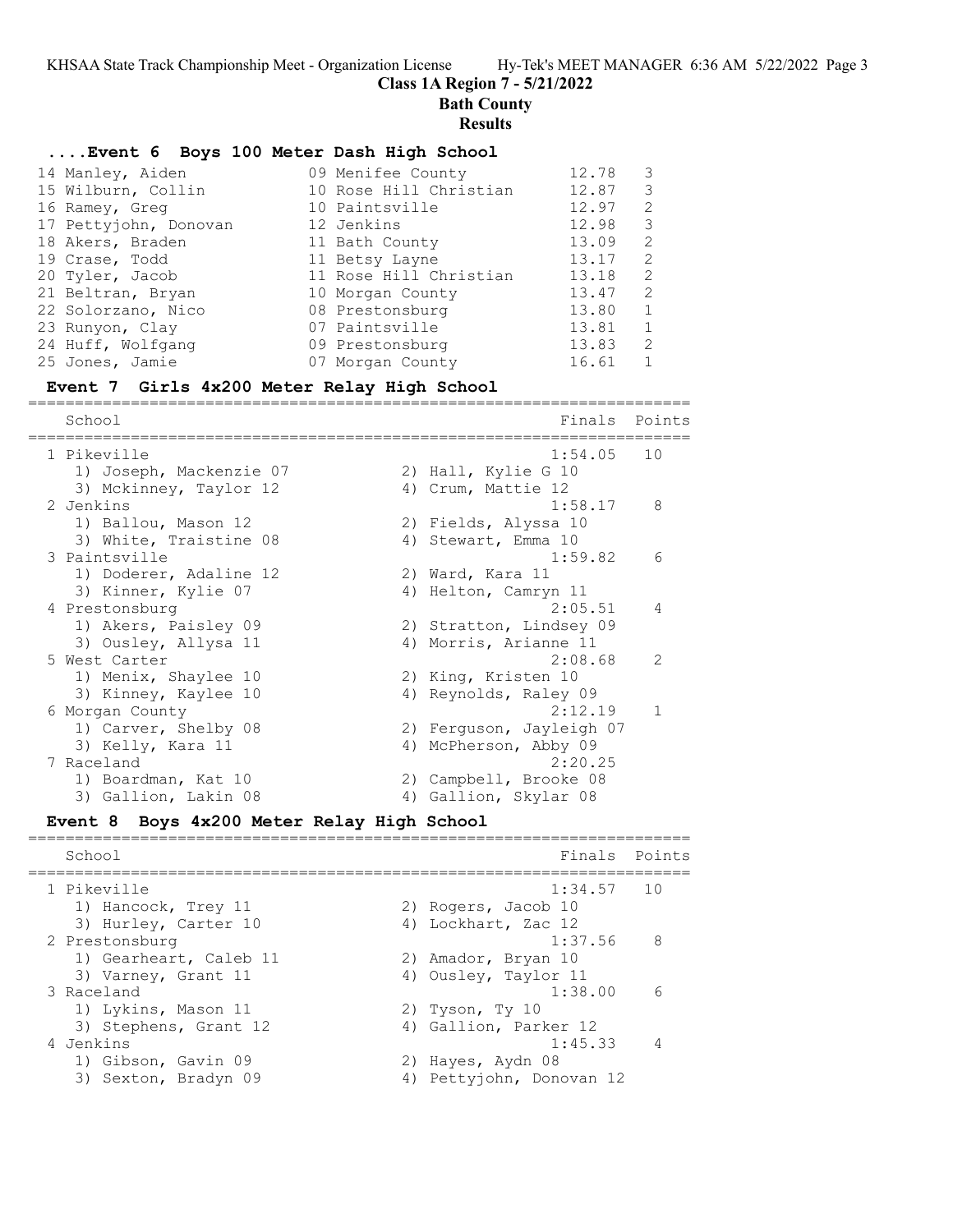**Bath County**

# **Results**

# **....Event 8 Boys 4x200 Meter Relay High School**

| 5 Bath County 'B'    | $\overline{2}$<br>1:49.76   |  |
|----------------------|-----------------------------|--|
| 1) Grigsby, Zach 07  | 2) Hill, Jonah 10           |  |
| 3) Roush, Jeremi 11  | 4) Gibson, Jonah 07         |  |
| 6 East Ridge         | 1:52.03                     |  |
| 1) Taylor, Trevor 11 | 2) Quesenberry, Terrence 10 |  |
| 3) Rose, Eli 12      | 4) Smallwood, Aiden 11      |  |
| 7 Morgan County      | 2:07.83                     |  |
| 1) Hamman, Pete 08   | 2) Hylton, John 08          |  |
| 3) Maynard, John 08  | 4) Orsborne, Landon 08      |  |
|                      |                             |  |

#### **Event 9 Girls 1600 Meter Run High School**

| Name                   | Year School            | Finals Points |                |
|------------------------|------------------------|---------------|----------------|
| 1 Compton, Cadence     | 07 Pikeville           | 6:07.39       | 10             |
| 2 Allen, Abby          | 10 Morgan County       | 6:08.63       | 8 <sup>8</sup> |
| 3 Davis, Destiny       | 10 West Carter         | 6:23.10       | 6              |
| 4 Newell, Avary        | 09 Rose Hill Christian | 6:23.89       | $\overline{4}$ |
| 5 Wells, Leah          | 12 East Ridge          | 6:28.72       | $\mathcal{L}$  |
| 6 Mabior, Madison      | 09 Bath County         | 6:31.41       |                |
| 7 Holbert, Kaylee      | 12 Raceland            | 6:35.07       |                |
| 8 Blankenship, Triniti | 07 Menifee County      | 6:36.49       |                |
| 9 Middleton, Elizabeth | 12 West Carter         | 6:38.63       |                |
| 10 Allen, Chloe        | 08 Pikeville           | 7:45.80       |                |
|                        |                        |               |                |

#### **Event 10 Boys 1600 Meter Run High School**

| Name                | Year School       | Finals Points |                |
|---------------------|-------------------|---------------|----------------|
| 1 Hurley, Drew      | 12 Pikeville      | 4:35.23       | 10             |
| 2 Ricker, Brevon    | 09 Menifee County | 4:43.52       | 8              |
| 3 Thompson, Keghan  | 11 East Ridge     | 4:54.16       | 6              |
| 4 Morris, Matt      | 10 Jenkins        | 5:01.90       | $\overline{4}$ |
| 5 Gearheart, Noah   | 11 Prestonsburg   | 5:10.13       | $\overline{2}$ |
| 6 Keathley, Rylan   | 11 Pikeville      | 5:10.29       |                |
| 7 Pack, Noah        | 09 Morgan County  | 5:16.50       |                |
| 8 Sayers, Brayden   | 10 East Ridge     | 5:20.25       |                |
| 9 Allen, Josh       | 09 Prestonsburg   | 5:38.54       |                |
| 10 Hayes, Aydn      | 08 Jenkins        | 5:39.92       |                |
| 11 Martin, Chase    | 07 Bath County    | 5:40.94       |                |
| 12 Havens, Kye      | 11 Morgan County  | 5:54.41       |                |
| 13 Castle, Dakota   | 12 Paintsville    | 5:56.61       |                |
| 14 Ash, Brycen      | 11 Betsy Layne    | 6:02.97       |                |
| 15 Zacharias, Josef | 08 Raceland       | 6:04.49       |                |
| 16 Stratton, Mason  | 10 Betsy Layne    | 6:05.36       |                |
| 17 Smith, Mason     | 08 Bath County    | 6:16.80       |                |
| 18 Hogsten, Cameron | 07 Raceland       | 6:37.65       |                |
|                     |                   |               |                |

# **Event 11 Girls 4x100 Meter Relay High School**

| School                 | Finals Points          |  |
|------------------------|------------------------|--|
|                        |                        |  |
| 1 Pikeville            | 54.09 10               |  |
| 1) Hamilton, Olivia 11 | 2) Hall, Kylie G 10    |  |
| 3) Crum, Mattie 12     | 4) Mckinney, Taylor 12 |  |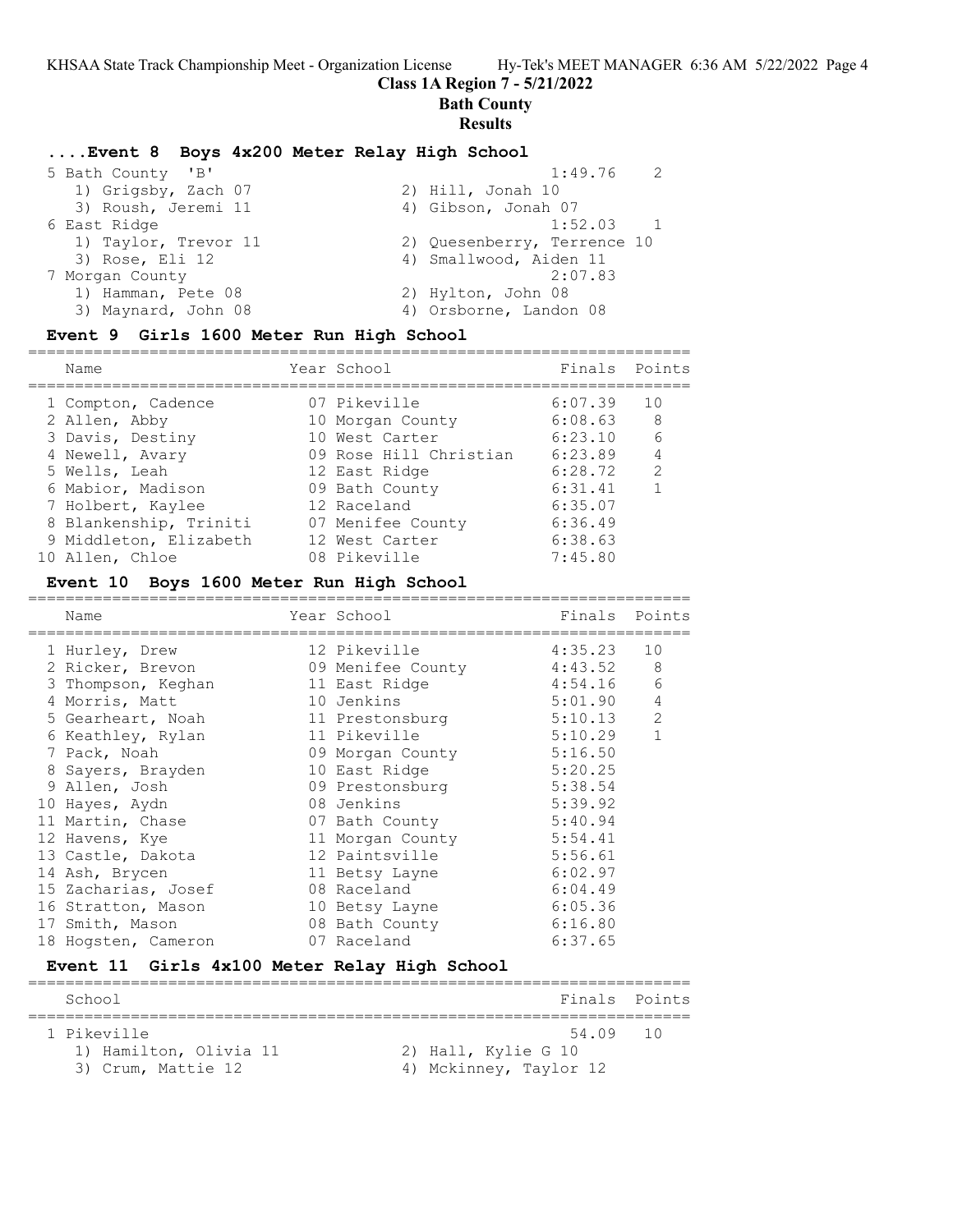#### **Bath County**

#### **Results**

#### **....Event 11 Girls 4x100 Meter Relay High School**

| 2 Shelby Valley         | 55.06                     | 8              |
|-------------------------|---------------------------|----------------|
| 1) Allen, Sierra 11     | 2) McClanahan, Desiree 11 |                |
| 3) Allen, Gabrielle 09  | 4) Newsome, Faith 11      |                |
| 3 Morgan County         | 55.56                     | - 6            |
| 1) Cantrell, Anna 10    | 2) Carver, Heaven 12      |                |
| 3) Carver, Shelby 08    | 4) McPherson, Abby 09     |                |
| 4 Paintsville           | 57.14                     | $\overline{4}$ |
| 1) Doderer, Adaline 12  | 2) Jordan, Zoe 11         |                |
| 3) Kinner, Kylie 07     | 4) Helton, Camryn 11      |                |
| 5 Raceland              | 58.08                     | 2              |
| 1) Hale, Sophie 11      | 2) Clark, Makayla 12      |                |
| 3) Campbell, Brooke 08  | 4) Newman, Shaylen 11     |                |
| 6 Prestonsburg          | 58.80                     | $\overline{1}$ |
| 1) Akers, Paisley 09    | 2) Stratton, Lindsey 09   |                |
| 3) Ousley, Allysa 11    | 4) Morris, Arianne 11     |                |
| 7 Jenkins               | 58.97                     |                |
| 1) Fields, Alyssa 10    | 2) Roark, Hope 10         |                |
| 3) White, Traistine 08  | 4) Stewart, Emma 10       |                |
| 8 Bath County           | 1:06.29                   |                |
| 1) Gibson, Jaelyn 10    | 2) Hall, Emma 12          |                |
| 3) Hatfield, McKayla 12 | 4) Alyssa, Dyer 09        |                |

#### **Event 12 Boys 4x100 Meter Relay High School**

======================================================================= School **Finals Points** ======================================================================= 1 Pikeville 46.40 10 1) Hancock, Trey 11 2) Birchfield, Blake 11 3) Reed, Logan 11 4) Anthony, Brendon 09 2 Shelby Valley 47.79 8 1) Ratliff, Jordan 11 2) Jones, Giovanni 10 3) Bentley, William 12 4) Fields, Jonathan 10 3 Prestonsburg 47.96 6 1) Akers, Carter 12 2) Amador, Bryan 10 3) Gearheart, Jeremy 10 4) Gearheart, Caleb 11 4 Bath County 50.87 4 1) Roush, Jeremi 11 2) Bowling, Alan 09 3) Gibson, Jonah 07 (4) Hill, Jonah 10 5 East Ridge 52.65 2 1) Taylor, Trevor 11 2) Quesenberry, Terrence 10 3) Mason, Zack 11 4) Colley, Trenton 12 6 Raceland 56.39 1 1) Waugh, Christian 11 12) Bell, Cameron 10 3) Lykins, Mason 11 4) Gallion, Parker 12 7 Morgan County 1:00.48 1) Hamman, Pete 08 2) Hylton, John 08 3) Maynard, John 08 4) Orsborne, Landon 08

#### **Event 13 Girls 400 Meter Dash High School**

| Name                                                      | Year School                                            | Finals H# Points                           |     |
|-----------------------------------------------------------|--------------------------------------------------------|--------------------------------------------|-----|
| 1 Williams, Karly<br>2 Cantrell, Anna<br>3 Newsome, Faith | 09 Betsy Layne<br>10 Morgan County<br>11 Shelby Valley | $1:04.24$ 3 10<br>1:05.27<br>$1:07.77$ 3 6 | 3 R |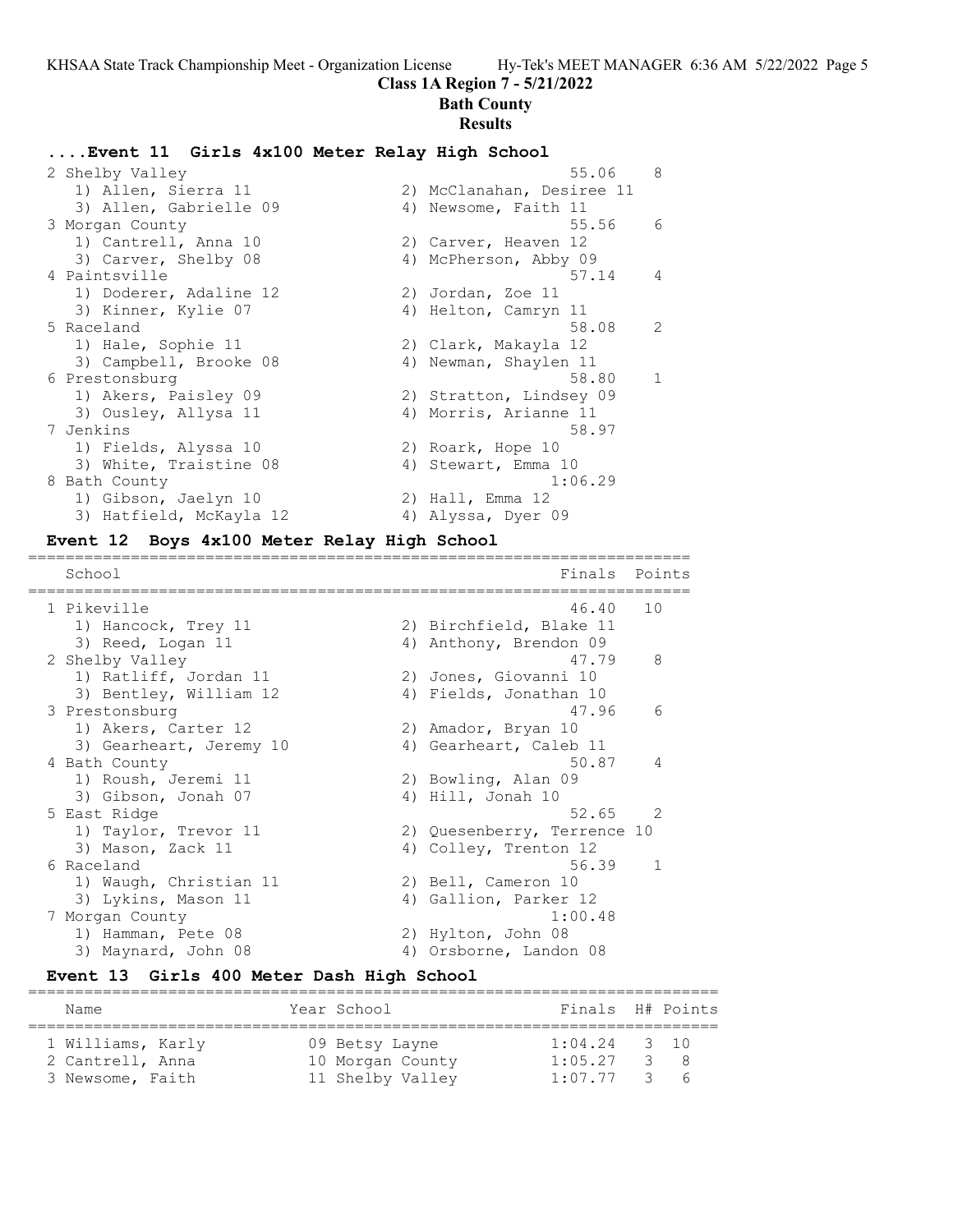**Bath County**

#### **Results**

## **....Event 13 Girls 400 Meter Dash High School**

| 4 Crum, Mattie       | 12 Pikeville           | 1:08.77 | 3             | 4 |
|----------------------|------------------------|---------|---------------|---|
| 5 Stewart, Emma      | 10 Jenkins             | 1:09.05 | 3             | 2 |
| 6 Reynolds, Keyera   | 10 West Carter         | 1:09.16 | 3             | 1 |
| 7 Wells, Andi        | 09 Menifee County      | 1:10.71 | 1             |   |
| 8 Baird, Maggie      | 07 Pikeville           | 1:11.38 | 3             |   |
| 9 Allen, Gabrielle   | 09 Shelby Valley       | 1:14.90 | 3             |   |
| 10 Veronneau, Julia  | 09 Paintsville         | 1:22.27 | 1             |   |
| 11 Stratton, Lindsey | 09 Prestonsburg        | 1:22.88 | 2             |   |
| 12 Brumfield, Maddie | 12 Rose Hill Christian | 1:25.88 | 1             |   |
| 13 Boardman, Kat     | 10 Raceland            | 1:25.91 | $\mathcal{P}$ |   |

#### **Event 14 Boys 400 Meter Dash High School**

==========================================================================

| Name                | Year School      | Finals  |                | H# Points |
|---------------------|------------------|---------|----------------|-----------|
| 1 Hurley, Carter    | 10 Pikeville     | 51.88   | 3              | 10        |
| 2 Ousley, Taylor    | 11 Prestonsburg  | 53.46 3 |                | 8         |
| 3 Greene, Connor    | 11 West Carter   | 55.34   | 3              | 6         |
| 4 Stephens, Grant   | 12 Raceland      | 56.37   | 3              | 4         |
| 5 Varney, Josh      | 11 Pikeville     | 57.84   | 3              | 2         |
| 6 Bolin, Spencer    | 12 Morgan County | 58.38   | 3              |           |
| 7 Cantrell, Gavin   | 11 East Ridge    | 1:00.81 | 3              |           |
| 8 Price, Baylor     | 09 Paintsville   | 1:01.68 | 3              |           |
| 9 Jackson, Joe      | 09 Betsy Layne   | 1:03.27 | $\mathcal{L}$  |           |
| 10 Vincent, Kendall | 11 Bath County   | 1:04.27 | 2              |           |
| 11 Karrick, Walker  | 07 Bath County   | 1:04.90 | $\mathcal{L}$  |           |
| 12 Castle, Dakota   | 12 Paintsville   | 1:07.66 | $\overline{2}$ |           |
| 13 Coy, Kalob       | 09 Shelby Valley | 1:09.30 |                |           |
| 14 Colley, Trenton  | 12 East Ridge    | 1:12.83 |                |           |

## **Event 15 Girls 300 Meter Hurdles High School**

| Name              | Year School       | Finals H# Points |                |                |
|-------------------|-------------------|------------------|----------------|----------------|
| 1 Maynard, Sophie | 08 Raceland       | 50.36            |                | 2 10           |
| 2 Carver, Heaven  | 12 Morgan County  | 51.69            | $\overline{2}$ | - 8            |
| 3 Roark, Kiley    | 08 Raceland       | 53.75            | 2              | 6              |
| 4 Ballou, Mason   | 12 Jenkins        | 55.10            | $\overline{2}$ | $\overline{4}$ |
| 5 Burgess, Payton | 08 Menifee County | 56.00            | $\overline{2}$ | $\overline{2}$ |
| 6 Rogers, Ava     | 08 Pikeville      | 57.09            | $\mathcal{L}$  |                |
| 7 King, Kristen   | 10 West Carter    | 57.89            | $\mathcal{P}$  |                |
| 8 Norman, Bailey  | 08 Phelps         | 58.60            | 2              |                |
|                   |                   |                  |                |                |

# **Event 16 Boys 300 Meter Hurdles High School**

| Name               | Year School     | Finals H# Points |                |                |
|--------------------|-----------------|------------------|----------------|----------------|
| 1 Burchett, Jaxson | 11 Betsy Layne  | 44.15            |                | 2 10           |
| 2 Wright, Kendal   | 12 Pikeville    | 44.49            | $\overline{2}$ | - 8            |
| 3 Maynard, Bryan   | 10 Prestonsburg | 45.12            | $\mathcal{L}$  | 6              |
| 4 Conlon, Cole     | 12 Raceland     | 46.09            | 2              | $\overline{4}$ |
| 5 Burton, Max      | 08 Raceland     | 46.99            | 2              | $\mathcal{P}$  |
| 6 Varney, Grant    | 11 Prestonsburg | 47.17            | $\mathcal{L}$  |                |
| 7 Cline, Jaxon     | 10 Bath County  | 48.52            |                |                |
| 8 Woods, Jacob     | 12 East Ridge   | 48.59            | 2              |                |
|                    |                 |                  |                |                |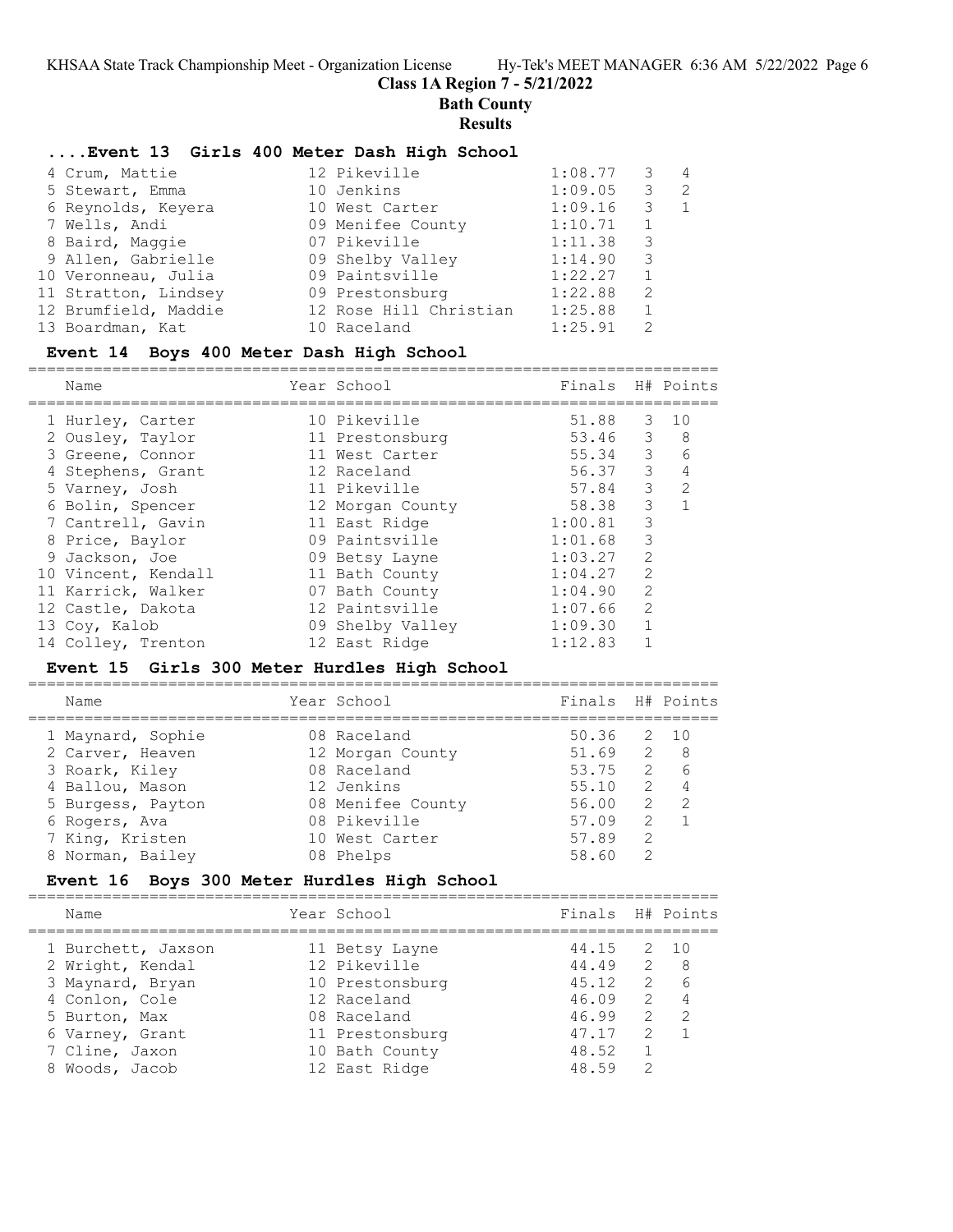#### **Class 1A Region 7 - 5/21/2022**

**Bath County**

#### **Results**

#### **....Event 16 Boys 300 Meter Hurdles High School**

| 9 Bevins, Westin       | 10 Pikeville      | 48.85 2 |   |
|------------------------|-------------------|---------|---|
| 10 Ricker, Brevon      | 09 Menifee County | 50.26 1 |   |
| 11 Williamson, Clinton | 12 East Ridge     | 50.52   | 1 |
| 12 Grigsby, Zach       | 07 Bath County    | 53.29 1 |   |
| 13 Akers, Peyton       | 10 Betsy Layne    | 55.54 1 |   |

#### **Event 17 Girls 800 Meter Run High School**

======================================================================= Name Year School Finals Points ======================================================================= 1 Parks, Taylor 11 Menifee County 2:32.20 10 2 Bond, Alexis 11 West Carter 2:45.40 8 3 Wells, Andi 09 Menifee County 2:49.42 6 4 Allen, Ella 11 Pikeville 2:50.58 4 5 Newell, Avary 09 Rose Hill Christian 2:51.56 2 6 Middleton, Elizabeth 12 West Carter 2:57.45 1 7 Mabior, Madison 09 Bath County 3:03.32 8 Wells, Leah 12 East Ridge 3:08.29 9 Hylton, Jade 09 Prestonsburg 3:17.59 10 Lloyd, Tayleigh 07 Bath County 3:34.85

#### **Event 18 Boys 800 Meter Run High School**

========================================================================== Name Year School ========================================================================== 1 Wilson, Kaden 12 West Carter 2:06.16 2 10 2 Thompson, Keghan 21 East Ridge 2:09.24 2 8 3 Fields, Timothy 11 West Carter 2:15.15 2 6 4 Gearheart, Noah 11 Prestonsburg 2:18.17 2 4 5 Allen, Josh 09 Prestonsburg 2:19.37 2 2 6 Sayers, Brayden 10 East Ridge 2:20.14 1 1 7 Stephens, Garrison 09 Raceland 2:20.35 2 8 Morris, Matt 10 Jenkins 2:22.27 2 9 Roark, Nathan 08 Bath County 2:27.32 2 10 Vincent, Samuel 11 Bath County 2:29.41 2 11 Wright, Isaac 12 Morgan County 2:31.09 1 12 Schaub, Gabe 09 Pikeville 2:32.27 1 13 Justice, Carter 10 Pikeville 2:37.05 2 14 Ratliff, Andrew 08 Jenkins 2:38.74 1 15 Love, Isaac 10 Raceland 2:41.77 1 16 Castle, Dakota 12 Paintsville 2:50.51 1

## **Event 19 Girls 200 Meter Dash High School**

==========================================================================

| 10 Pikeville<br>28.18<br>1 Hall, Kylie G      |                         | $3 \quad 10$  |
|-----------------------------------------------|-------------------------|---------------|
| 2 Williams, Karly<br>28.43<br>09 Betsy Layne  | $\overline{\mathbf{3}}$ | - 8           |
| 28.77<br>3 Maynard, Sophie<br>08 Raceland     | 3                       | 6             |
| 4 Cantrell, Anna<br>29.21<br>10 Morgan County | 3                       | 4             |
| 11 Shelby Valley<br>29.37<br>5 Allen, Sierra  | 3                       | $\mathcal{P}$ |
| 12 Pikeville<br>29.54<br>6 Crum, Mattie       | 3                       |               |
| 29.62<br>7 Casey, Amelia<br>11 Phelps         | 3                       |               |
| 8 Morris, Arianne<br>11 Prestonsburg<br>29.96 | 3                       |               |
| 30.04<br>9 Norman, Bailey<br>08 Phelps        | 2                       |               |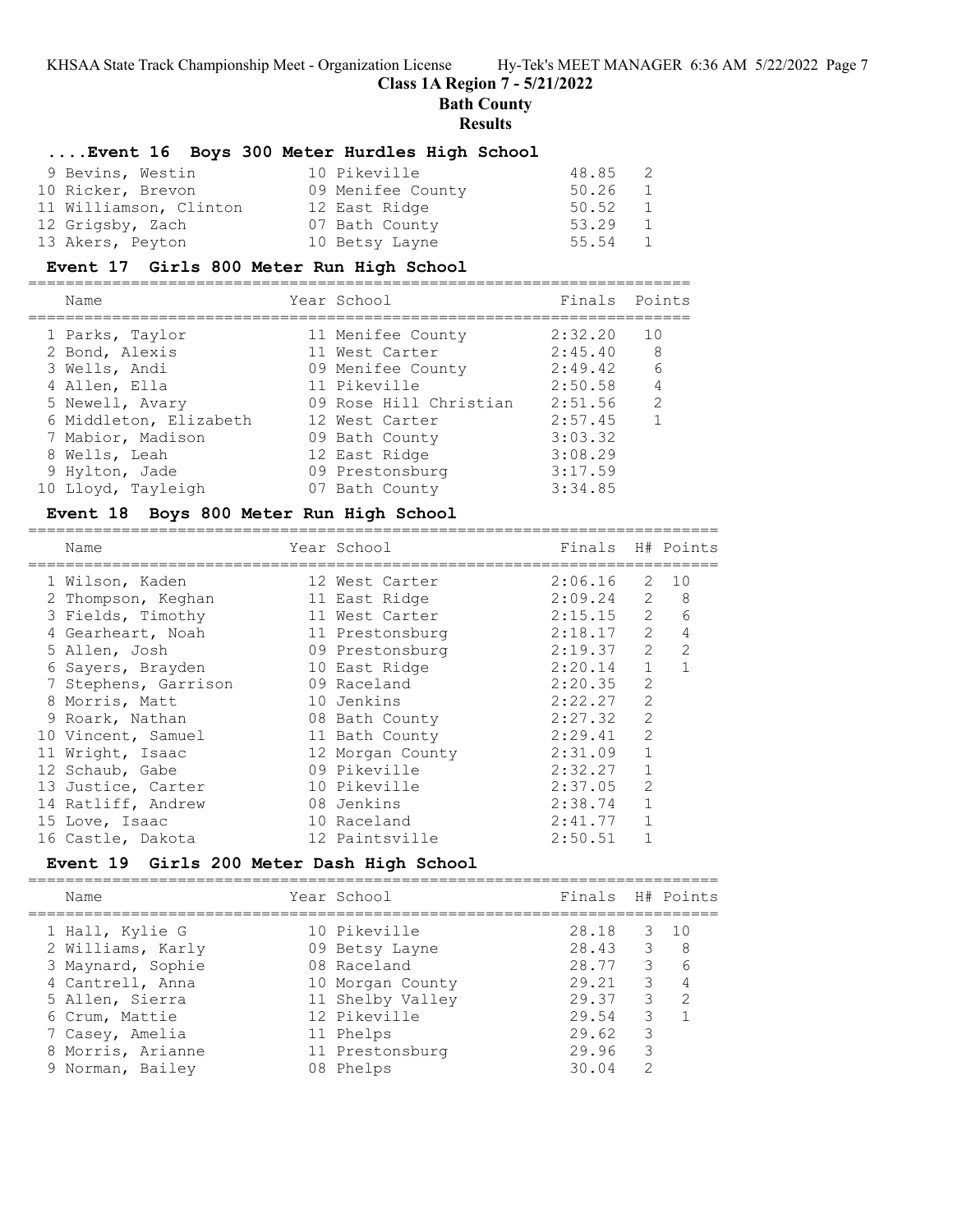**Bath County**

#### **Results**

## **....Event 19 Girls 200 Meter Dash High School**

| 10 Fields, Alyssa    | 10 Jenkins             | 30.35 | 2              |
|----------------------|------------------------|-------|----------------|
| 11 Reynolds, Raley   | 09 West Carter         | 30.52 | 2              |
| 12 Carver, Shelby    | 08 Morgan County       | 30.60 | 2              |
| 13 Newman, Shaylen   | 11 Raceland            | 30.89 | 2              |
| 14 Baker, Shalyne    | 09 Menifee County      | 31.05 | 2              |
| 15 Doderer, Adaline  | 12 Paintsville         | 31.63 | 2              |
| 16 Reynolds, Jada    | 10 Betsy Layne         | 33.63 |                |
| 17 Baldwin, Kathleen | 10 Paintsville         | 34.87 | $\overline{1}$ |
| 18 Brumfield, Maddie | 12 Rose Hill Christian | 35.87 |                |
| 19 Hatfield, McKayla | 12 Bath County         | 36.94 |                |

# **Event 20 Boys 200 Meter Dash High School**

==========================================================================

| Name                | Year School                  | Finals    |                | H# Points      |
|---------------------|------------------------------|-----------|----------------|----------------|
| 1 Lockhart, Zac     | 12 Pikeville                 | 23.56     | $\overline{4}$ | 10             |
| 2 Waugh, Christian  | 11 Raceland                  | 24.02 4 8 |                |                |
| 3 Jones, Giovanni   | 10 Shelby Valley             | 24.45 4   |                | 6              |
| 4 Tyson, Ty         | 10 Raceland                  | 24.94 4   |                | $\overline{4}$ |
| 5 Varney, Josh      | 11 Pikeville                 | 24.98     | $\overline{4}$ | 2              |
| 6 Roush, Jeremi     | 11 Bath County               | 25.17     | 4              | $\mathbf{1}$   |
| 7 Smallwood, Aiden  | 11 East Ridge                | 25.34     | 3              |                |
| 8 Bolin, Spencer    | 12 Morgan County             | 25.59     | 4              |                |
| 9 Gearheart, Jeremy | 10 Prestonsburg              | 26.00     | 3              |                |
| 10 Liu, Anan        | 11 Prestonsburg              | 26.35     | 2              |                |
| 11 Bowling, Alan    | 09 Bath County               | 26.71     | 2              |                |
| 12 Taylor, Trevor   | 11 East Ridge                | 26.81     | 3              |                |
| 13 Adams, Isaiah    | 12 Jenkins                   | 26.94     | 2              |                |
| 14 Beltran, Bryan   | 10 Morgan County             | 27.03     | 1              |                |
| 15 Ramey, Greg      | 10 Paintsville               | 27.04     | 1              |                |
| 16 Tyler, Jacob     | 11 Rose Hill Christian 27.07 |           | $\mathbf{1}$   |                |
| 17 Ash, Brycen      | 11 Betsy Layne               | 27.57     | $\overline{2}$ |                |
| 18 Ratliff, Jordan  | 11 Shelby Valley             | 28.23     | 3              |                |
| 19 Crase, Todd      | 11 Betsy Layne               | 28.38     | $\overline{c}$ |                |
| -- Adams, Dylan     | 12 Menifee County            | DNF       | 4              |                |

# **Event 21 Girls 3200 Meter Run High School**

| Name                   | Year School       | Finals Points |                |
|------------------------|-------------------|---------------|----------------|
| 1 Compton, Cadence     | 07 Pikeville      | 13:27.81      | - 10           |
| 2 Holbert, Kaylee      | 12 Raceland       | 14:05.11      | <sup>8</sup>   |
| 3 Allen, Abby          | 10 Morgan County  | 14:23.23      | $\epsilon$     |
| 4 Allen, Ella          | 11 Pikeville      | 14:30.06      | $\overline{4}$ |
| 5 Blankenship, Triniti | 07 Menifee County | 15:02.60      |                |

## **Event 22 Boys 3200 Meter Run High School**

| Name                             | Year School                           | Finals Points        |                      |
|----------------------------------|---------------------------------------|----------------------|----------------------|
| 1 Hurley, Drew                   | 12 Pikeville                          | 10:25.31             | $\overline{10}$      |
| 2 Ricker, Brevon<br>3 Pack, Noah | 09 Menifee County<br>09 Morgan County | 10:49.84<br>11:51.07 | 8<br>$6\overline{6}$ |
| 4 Sayers, Brayden                | 10 East Ridge                         | 11:59.81             | $\overline{4}$       |
| 5 Gearheart, Noah                | 11 Prestonsburg                       | 12:40.19             |                      |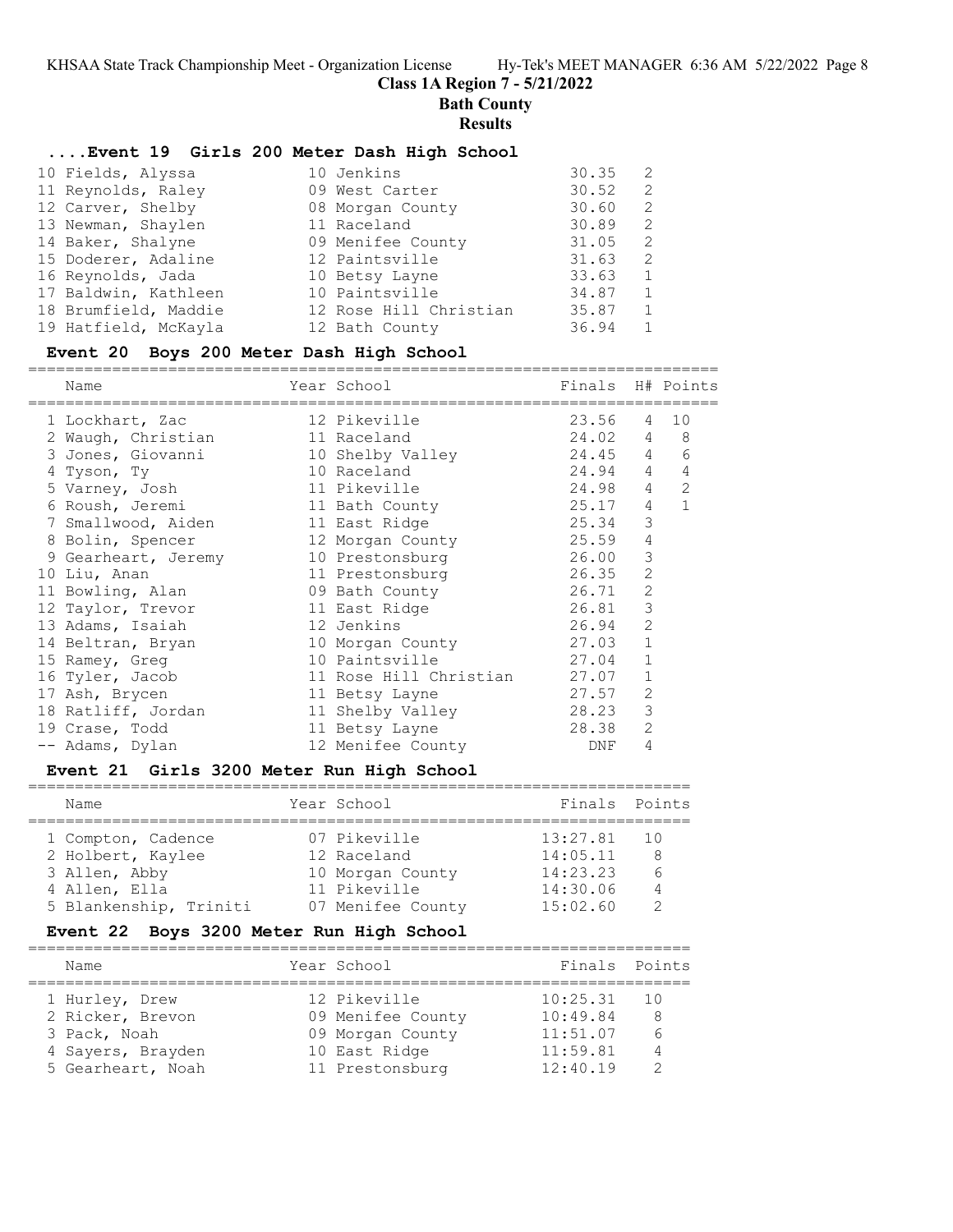**Class 1A Region 7 - 5/21/2022**

**Bath County**

**Results**

#### **....Event 22 Boys 3200 Meter Run High School**

| 6 Miller, Adam      | 12 West Carter   | 12:52.95 | $\overline{1}$ |
|---------------------|------------------|----------|----------------|
| 7 Havens, Kye       | 11 Morgan County | 13:01.24 |                |
| 8 Martin, Chase     | 07 Bath County   | 13:07.75 |                |
| 9 Smith, Mason      | 08 Bath County   | 14:27.08 |                |
| 10 Hogsten, Cameron | 07 Raceland      | 14:50.35 |                |
| 11 Zacharias, Josef | 08 Raceland      | 15:01.84 |                |

#### **Event 23 Girls 4x400 Meter Relay High School**

======================================================================= Finals Points ======================================================================= 1 Jenkins 4:48.24 10 1) Ballou, Mason 12 2) Fields, Alyssa 10 3) Roark, Hope 10 4) Stewart, Emma 10 2 West Carter 2008 12 Mest Carter 2008 12 Mest 2 Mest 2 Mest 2 Mest 2 Mest 2 Mest 2 Mest 2 Mest 2 Mest 2 Mest 2 Mest 2 Mest 2 Mest 2 Mest 2 Mest 2 Mest 2 Mest 2 Mest 2 Mest 2 Mest 2 Mest 2 Mest 2 Mest 2 Mest 2 Mest 2 Mest 1) Bond, Alexis 11 2) Davis, Destiny 10 3) Middleton, Elizabeth 12 4) Reynolds, Keyera 10 3 Pikeville 5:00.24 6 1) Holland, Makena 10 2) Howard, Sara Kate 10 3) Joseph, Mackenzie 07 4) Baird, Maggie 07 4 Paintsville 3:03.91 4 1) Doderer, Adaline 12 2) Veronneau, Julia 09 3) Ward, Kara 11 4) Helton, Camryn 11 5 Morgan County 5:06.03 2 1) Carver, Shelby 08 2) Cantrell, Anna 10 3) Allen, Abby 10 4) Kelly, Kara 11 6 Raceland 5:35.24 1 1) Boardman, Kat 10 2) Campbell, Brooke 08 3) Holbert, Kaylee 12  $\hskip 1.5 cm 4$ ) Gallion, Skylar 08

#### **Event 24 Boys 4x400 Meter Relay High School**

======================================================================= School **Finals** Points ======================================================================= 1 West Carter 3:42.46 10 1) Greene, Connor 11 2) Fields, Timothy 11 3) Richards, Harley 11 (4) Wilson, Kaden 12 2 Raceland 3:46.38 8 1) Conlon, Cole 12 2) Tyson, Ty 10 3) Waugh, Christian 11 4) Stephens, Grant 12 3 Jenkins 4:09.02 6 1) Hayes, Aydn 08 2) Gibson, Gavin 09 3) Morris, Matt 10 4) Pettyjohn, Donovan 12 4 Morgan County 4:18.12 4 1) Hinton, Josh 12 2) Wright, Isaac 12 3) Bolin, Spencer 12 (4) Beltran, Bryan 10 5 Bath County 4:21.76 2 1) Roark, Nathan 08 2) Karrick, Walker 07 3) Vincent, Samuel 11 4) Vincent, Kendall 11 6 East Ridge 4:24.90 1 1) Mason, Zack 11 2) Woods, Jacob 12 3) Cantrell, Gavin 11 (4) Rose, Eli 12 7 Paintsville 4:25.71 1) Castle, Dakota 12 (2) Price, Baylor 09 3) Runyon, Clay 07 (4) Ramey, Greg 10